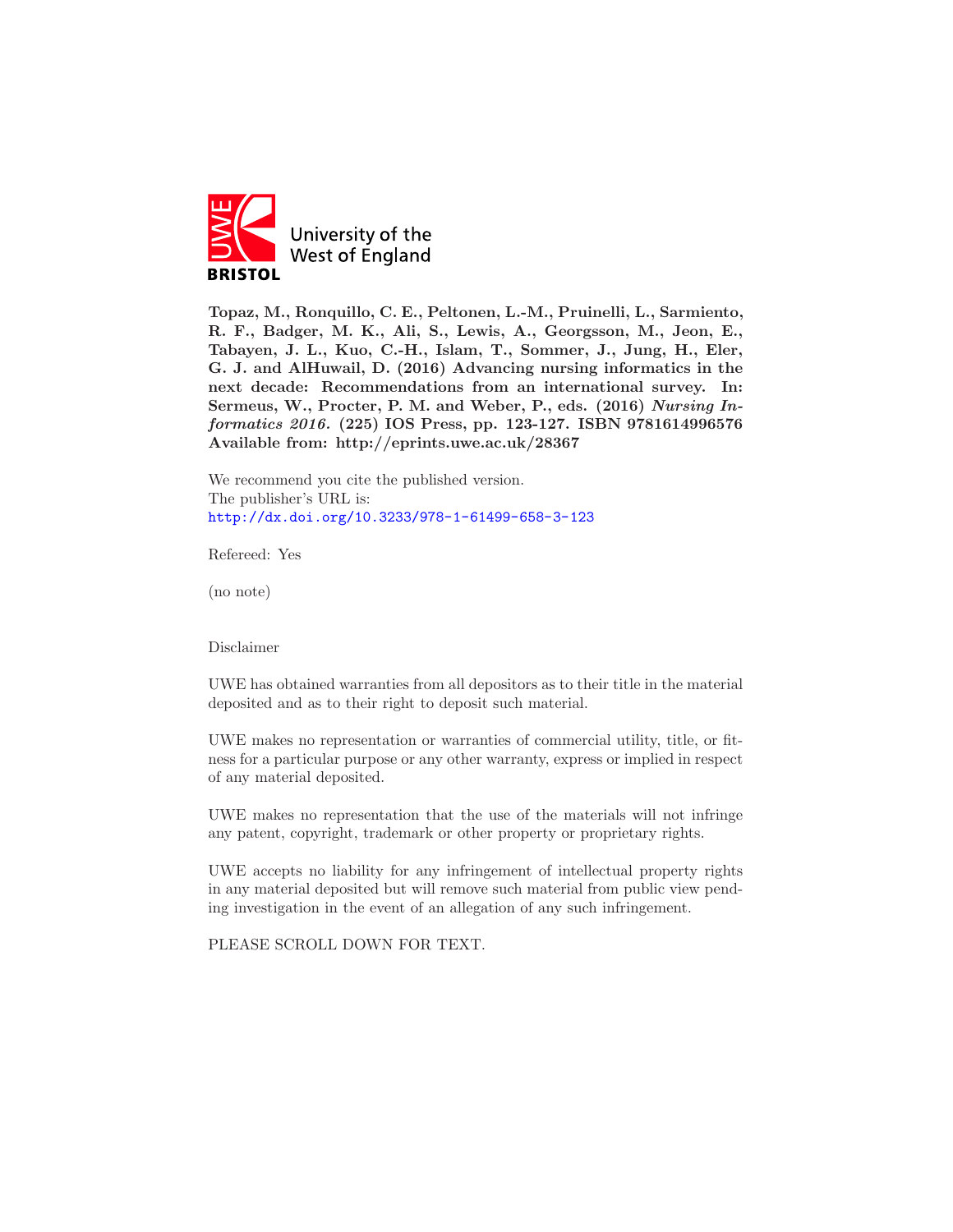*Nursing Informatics 2016 W. Sermeus et al. (Eds.) © 2016 IMIA and IOS Press. This article is published online with Open Access by IOS Press and distributed under the terms of the Creative Commons Attribution Non-Commercial License. doi:10.3233/978-1-61499-658-3-123*

# Advancing Nursing Informatics in the Next Decade: Recommendations from an International Survey

Maxim TOPAZ<sup>a, 1</sup>, Charlene RONQUILLO<sup>b</sup>, Laura-Maria PELTONEN<sup>c</sup>, Lisiane PRUINELLI<sup>d</sup>, Raymond Francis SARMIENTO<sup>e</sup>, Martha K BADGER<sup>f</sup>, Samira ALI<sup>g</sup>, Adrienne LEWIS<sup>h</sup>, Mattias GEORGSSON<sup>i</sup>, Eunjoo JEON<sup>j</sup>, Jude L. TAYABEN<sup>k</sup>, Chiu-Hsiang KUO<sup>1</sup>, Tasneem ISLAM<sup>m</sup>, Janine SOMMER<sup>n</sup>, Hyunggu JUNG<sup>o</sup>, Gabrielle Jacklin ELER<sup>p</sup>, and Dari ALHUWAIL<sup>q</sup>

*a Harvard Medical School & Brigham and Women's Hospital, Boston ,USA, <sup>b</sup> University of British Columbia, Vancouver, Canada, <sup>c</sup> Nursing Science, University of Turku and Turku University Hospital, Turku, Finland, <sup>d</sup> University of Minnesota, School of Nursing, MN, USA, <sup>e</sup> National Institute for Occupational Safety and Health, U.S. Centers for Disease Control and Prevention, USA, <sup>f</sup> University of Wisconsin-Milwaukee, Milwaukee, Wisconsin, USA, g Carlow University, Pittsburgh, USA, <sup>h</sup> University of Victoria, Victoria, Canada, <sup>i</sup> Blekinge Institute of Technology, Karlskrona, Sweden,*  <sup>*i*</sup>College of Nursing, Seoul National University, Seoul, Republic of Korea, <sup>k</sup>College of *Nursing, Benguet State University, La Trinidad, Benguet, Philippines, <sup>l</sup> Tzu Chi University of Science and Technology, Taiwan, mDeakin University, Victoria, Australia, n Hospital Italiano, Buenos Aires, Argentina, <sup>o</sup> University of Washington, Seattle, USA, Plustituto Eederal do Paraná, JEPP Londing Prazil <sup>9</sup> Department of Information Instituto Federal do Paraná – IFPR, Londrina, Brazil, <sup>q</sup> Department of Information Systems, College of Engineering & Information Technology, University of Maryland, Baltimore County (UMBC), USA* 

> **Abstract.** In the summer of 2015, the International Medical Informatics Association Nursing Informatics Special Interest Group (IMIA NISIG) Student Working Group developed and distributed an international survey of current and future trends in nursing informatics. The survey was developed based on current literature on nursing informatics trends and translated into six languages. Respondents were from 31 different countries in Asia, Africa, North and Central America, South America, Europe, and Australia. This paper presents the results of responses to the survey question: "What should be done (at a country or organizational level) to advance nursing informatics in the next 5-10 years?" (n responders=272). Using thematic qualitative analysis, responses were grouped into five key themes: 1) Education and training; 2) Research; 3) Practice; 4) Visibility; and 5) Collaboration and integration. We also provide actionable recommendations for advancing nursing informatics in the next decade.

> **Keywords.** Nursing informatics, future trends, big data science, standard terminologies, informatics competencies

j

<sup>1</sup> Corresponding author: Maxim Topaz, PhD, RN, MA, Harvard Medical School & Brigham Women's Health Hospital, Boston, MA, USA. Email: [mtopaz80@gmail.com.](mailto:mtopaz80@gmail.com)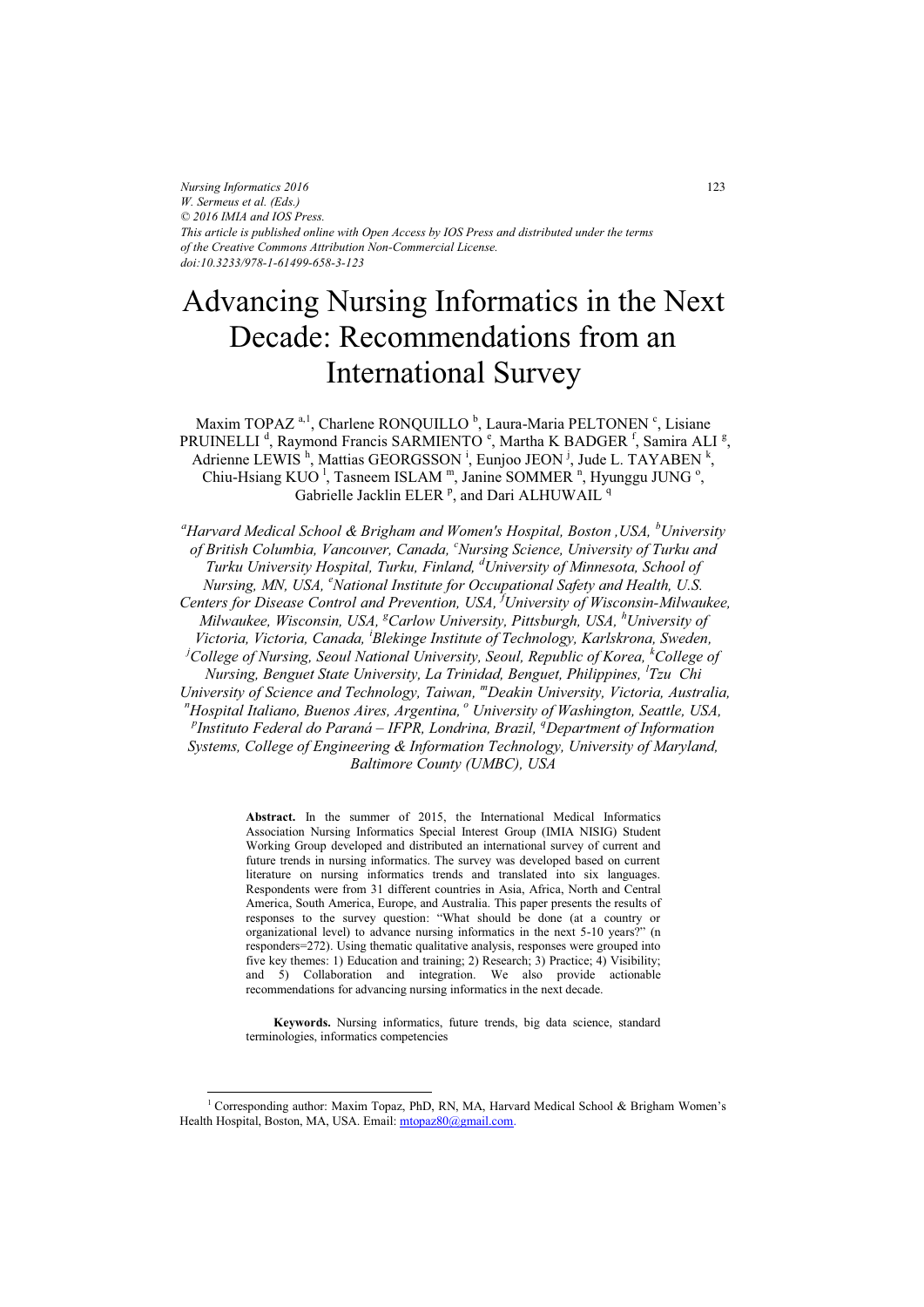## **1. Introduction**

Nursing Informatics (NI) integrates nursing, informatics and computer sciences to promote human health. To date, some significant achievements by NI pioneers include development of several standard terminologies [1] and implementation of effective interventions to improve patient outcomes [2]. However, there are many areas for future development, for example, creating and integrating NI education into nursing curricula; a challenge remaining in many countries [3]. There are also several significant barriers that hinder the implementation and meaningful use of nursing information systems, such as clinical decision support systems [4].

Recurring questions around NI priorities for the future have been raised by in recent discussions within the International Medical Informatics Association – Nursing Informatics (IMIA-NI) Student Working Group. To address these questions, our student group created and distributed an international survey of current and future NI trends in the summer of 2015. This paper presents the thematic analysis of recommendations on the advancement of NI as reflected by responses of 272 international NI researchers and practitioners.

### **2. Methods**

**Survey creation and distribution**: This cross-sectional survey explored current and future trends in NI. The survey was disseminated electronically and responses were collected using Google Forms. Questionnaire development was iterative and informed by current NI literature [5-6]. The final questionnaire was translated into six languages (Arabic, English, Korean, Portuguese, Spanish and Swedish). Each translation was conducted by a nurse with a background in informatics and who spoke the native language. Translations were validated by at least two other native speaking NI professionals and revised until a final version was generated. Qualitative responses from the various translated versions of the survey were translated to English. Translations of survey responses were conducted by the same nurses who translated the original survey questions; each translated response was validated for accuracy by one or two additional native language speakers who were also fluent in English. The study received a supportive ethical statement from the University of Turku, where it was coordinated. Data were collected between August and September 2015. Any nurse (or other allied health professional) with experience in NI (clinical or academic) was eligible to participate. We used snowball sampling to reach as many international respondents as possible. The questionnaire consisted of twenty-four questions and both structured and open-ended response options. There were eight demographic questions (professional background; highest degree received; clinical or academic role; years of NI experience; country and city) and sixteen questions on the current state of nursing informatics. This paper focuses on qualitative responses to the question: "*What should be done (at a country or organizational level) to advance NI in the next 5-10 years?*"

**Qualitative thematic analysis:** Narrative responses were independently analyzed by two authors experienced with qualitative data analysis (CR, MT). To analyze the responses, we used thematic analysis: a qualitative descriptive approach for identifying, analyzing and reporting themes within data [7]. Each response was first independently examined by two authors and one or more themes for each response were suggested in a spreadsheet. After an initial categorization of all responses, the authors discussed the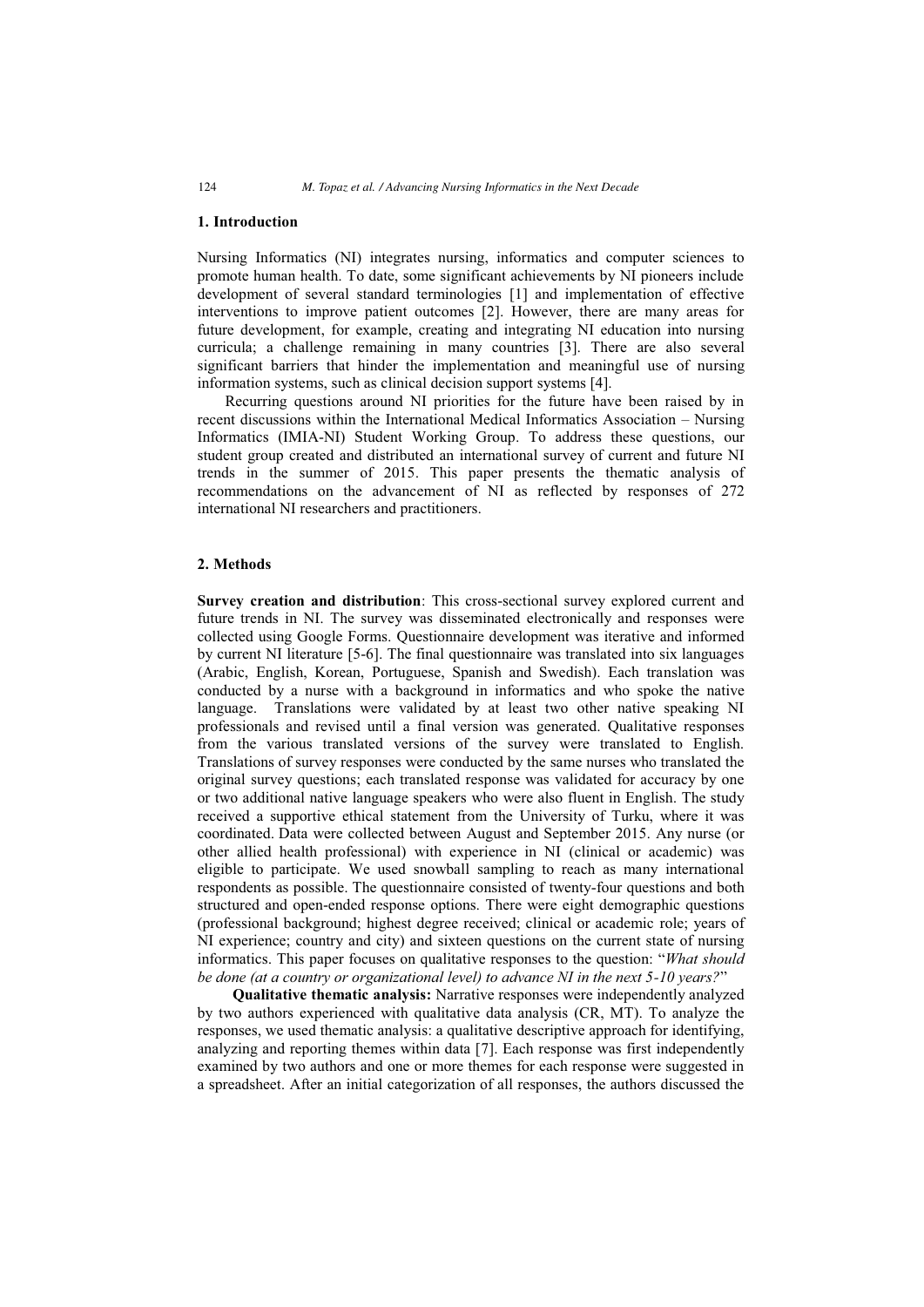themes that emerged and consolidated a list of five major themes. Each author went back and examined each of the responses in relation to the broader themes identified. The themes for each response were merged and the two authors achieved consensus on the themes for each response [7]. The results were shared with two other members of the student group for validation.

## **3. Results**

Out of 402 total survey participants, 272 (67.7%) responded to the question regarding recommendations on the advancement of NI. Responders were from 31 different countries in Asia, Africa, North and Central America, South America, Europe, and Australia. The majority of respondents were nurses (87.8%) with Bachelors (28.25%), Masters (39.75%), and PhD (28.75%) degrees. Clinical roles ranged from staff (33%), middle management  $(25.8\%)$ , upper management  $(16.4\%)$ , or other  $(24.8\%)$ . Those identifying with academic roles included students (22.9%), teachers/instructors (16.9%), and professors (36.4%). The 57.8% of respondents did not receive formal education in NI, 32.9% received formal NI education, and 9.3% were current students or received education in another informatics field.

## **4. Discussion**

Five key themes were identified among the narrative responses: 1) Education and training; 2) Research; 3) Practice; 4) Visibility; and 5) Collaboration and Integration.

**1) Education and Training**: Specific details of respondent recommendations centered on training and specialized NI education. For instance, a prevalent sub-theme related to the need to develop and deliver specialized informatics education across various nursing roles (e.g., from students to leadership), and making available advanced NI education for those who wish to pursue NI specialization. Incorporating NI as a mandatory component of nursing education and training was another salient sub-theme. Specifically, aiming for the inclusion of informatics as required learning in undergraduate nursing curriculums, for staff nurses, and for nurses in leadership and administrative roles, were noted as important goals to target in the near future. This theme aligns with recent literature reports identifying the critical need in integration of NI education into nursing curricula and practice internationally [8].

**2) Research**: In general, several respondents explained the rationale for more research in NI, e.g., "Continue conducting research showing the impact of NI on improving patient care via improved decision making by nurses." Additionally, even in countries where NI funding seemed to be more available, participants felt that NI specific funding opportunities should be increased (for instance by the National Institute of Nursing Research in the U.S.).

**3) Practice**: Interestingly, participants from countries with either low or high health information systems adoption rates indicated that better and more prevalent nursing systems are critically needed. Several participants suggested making those systems obligatory for nursing documentation and reporting, similar to what was done for physicians in the U.S. under the Meaningful Use regulations [9]. Another practice sub-theme was a recommendation on an increased support for professional roles such as Chief Nursing Information Officers (CNIO) or other types of field informatics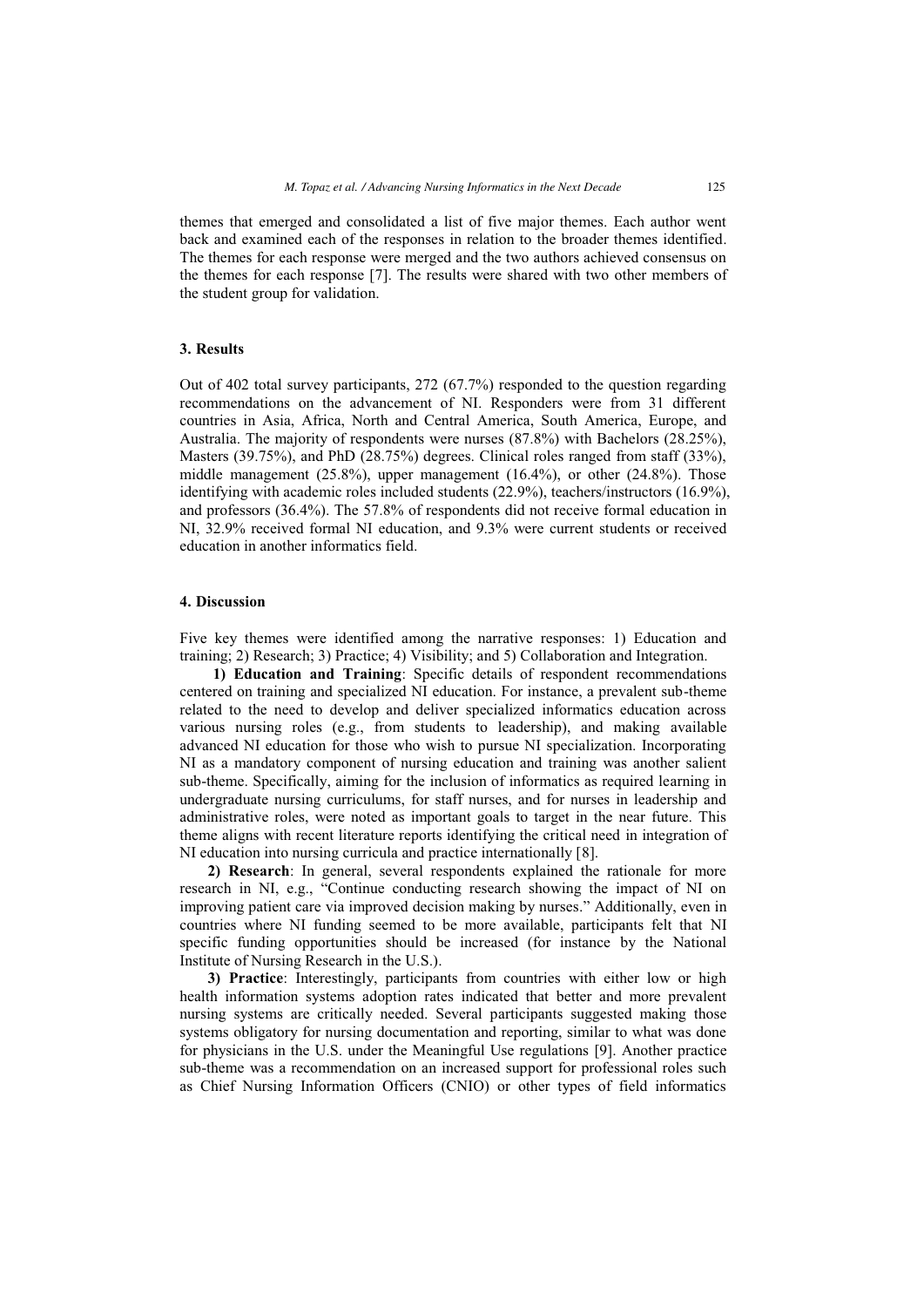specialists: "*Every organization should include the position of CNIO*". Another frequent theme was the creation of more nursing specific information systems. Finally, several participants recommended improving systems' usability, for example, "*Enhancing nursing information systems usability and better understanding of the use of structured vs. unstructured documentation by demonstrating the impact on patient outcomes.*"

**4) Visibility**: Responses highlighted the need for increased awareness of what NI is, its relevance in health systems and the representation of NI at leadership, organizational, and policy levels. The suggestion to "*Demand a seat at the table when decisions are being made related to health information technology at all levels*", reflected a common sentiment across responses. To improve the visibility of NI and its representation, respondents mentioned the need to demystify NI within nursing and across other disciplines. Clearly linking nursing specific data in electronic health records to health outcomes and improved decision-making was identified as another key strategy for improving the visibility of NI and establishing its centrality as part of nursing work.

**5) Collaboration and Integration**: The need for integration of NI as part of the larger informatics and health fields included two key sub-themes: i) the need for integration of all health disciplines as key components of information systems; and ii) multi-disciplinary collaboration in the strategic planning, development, implementation, and evolution of the various health informatics disciplines. Respondents suggested maximizing impact of health informatics as a whole by establishing a common voice: e.g., "*Develop…informatics initiatives that demonstrate a united front across a broad range of nursing and non-nursing organizations.*" Finally, combining resources at the international level, among various nursing organizations, between research and practice, and integrating this collaborative and multidisciplinary approach into nursing education, was identified as key strategy.

| <b>Topic</b>                     | <b>Recommendations</b>                                                                                                                                                                                               |
|----------------------------------|----------------------------------------------------------------------------------------------------------------------------------------------------------------------------------------------------------------------|
| Education and<br>training        | Integrate NI contents into all levels of nursing curricula.                                                                                                                                                          |
|                                  | Provide continuous, practice-relevant NI education opportunities to practicing nurses and<br>other interdisciplinary stakeholders.                                                                                   |
|                                  | Prepare more nurses with NI background to enrich the current teaching workforce.                                                                                                                                     |
| Research                         | Create more funding opportunities for NI research (at a government and other levels).                                                                                                                                |
|                                  | Existing research funding institutions (e.g., the National Institute of Nursing Research-<br>NINR- in the U.S.) should allocate NI specific funds.                                                                   |
| Practice                         | Make nursing information systems a requirement for all the nurses to improve patient<br>outcomes.                                                                                                                    |
|                                  | Increase support for roles such as Chief Nursing Information Officers or other types of                                                                                                                              |
|                                  | field informatics specialists at organizational/country levels.                                                                                                                                                      |
|                                  | Create better, more nursing specific and usable information systems.                                                                                                                                                 |
| Nursing                          | Increase awareness of NI relevance in health systems, and the representation of NI at                                                                                                                                |
| informatics                      | leadership, organizational, and policy levels.                                                                                                                                                                       |
| visibility                       | Create clear linkages between nursing data and health outcomes and improved decision-<br>making by nurses in the current information systems.                                                                        |
| Collaboration<br>and integration | Create tangible strategies for integration of all health disciplines as key components of<br>health information systems.                                                                                             |
|                                  | Increase multi-disciplinary collaboration to advance development, implementation, and<br>evolution of the various health informatics disciplines.                                                                    |
|                                  | Combine resources at the international level, among various nursing organizations,<br>between research and practice, and integrate collaborative and multidisciplinary<br>approaches as foundations in NI education. |

**Table 1.** Summary of recommendations based on thematically grouped survey responses.